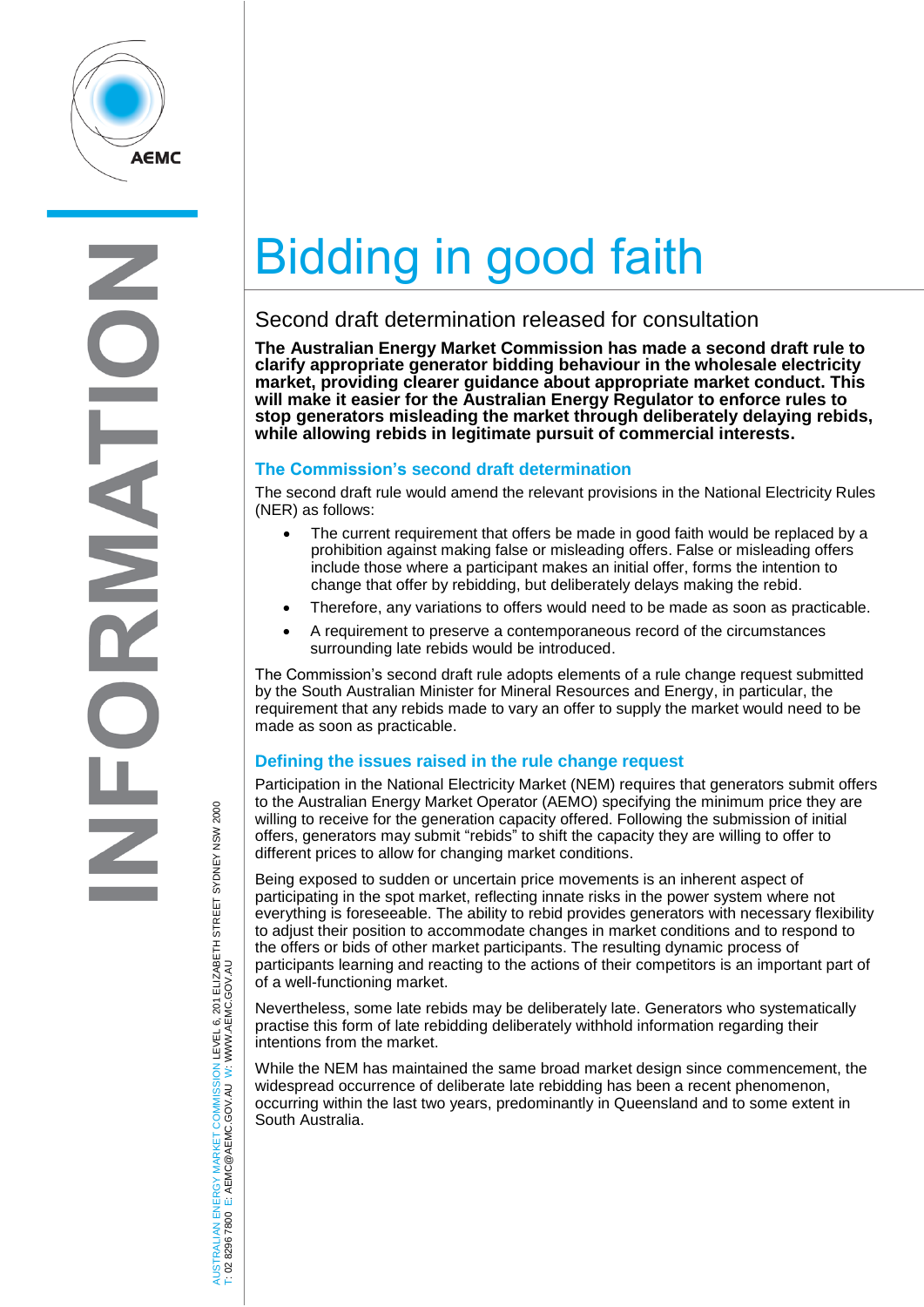**The Commission has made a second draft rule to enhance the arrangements that govern the manner in which generators offer electricity to the wholesale market.**

#### **Deliberate late rebidding results in economic harm**

The practice of systematic, deliberate late rebidding has the potential to decrease confidence in the forward information on which expectations are based, including AEMO's pre-dispatch forecast. A loss of confidence in the reliability of information can have significant consequences over time, limiting participation in the market. It may discourage industry from producing or even locating in regions that are subject to the behaviour.

Price volatility caused by deliberate late rebidding has inflated the value of financial hedge contracts. Market participants must always balance their exposure to the spot market against the amount of hedge contract cover they procure. Deliberate late rebidding linked to price volatility can alter this balance. In effect, some participants are paying a premium on contract market products in order to manage the price volatility that arises from this type of late rebidding. They are paying more either way – through spot prices or contracts.

This may result in higher costs being passed through to consumers – both households and industry. Non-competitively priced hedge contracts also have the potential to affect retail competition and investments in other sectors of the economy.

#### **The changes to the rules – the second draft rule**

The Commission considers that the current rules are not setting reasonable boundaries on the ability of participants to influence price outcomes to the detriment of other participants, in a way that is not reflective of an efficient market.

The current rules require that, when an offer or rebid is made, it must be made in good faith. Therefore, providing an intention to rebid is formed after the submission of the initial offer, deliberately delaying making such a rebid until close to dispatch, in order to limit the opportunity for potential responses from other participants, is not clearly counter to the existing rules. At the time it is submitted, a late rebid is made in good faith in that the generator has a genuine intention to honour it.

Consequently, the second draft rule deems generators' offers as a representation of their willingness to provide supply at the prices they specify. This means that any rebid made to vary an offer to supply the market would need to be made as soon as practicable after the generator has formed the intention to make the rebid. The purpose of this obligation is so that the original offer does not become misleading with respect to the generator's intentions.



Compared to the current requirement that offers be made in good faith, the requirement to not mislead would establish a more objective basis through which the AER, and subsequently a court, would be able to infer a generator's intent. This would assist with the interpretation of and practical application of the rules. The draft rule would also allow a court to consider patterns of conduct, for example, repeated late rebidding by a generator.

The second draft rule would not prevent generators rebidding on the basis of a change in their subjective expectations, provided this occurs as soon as practicable.